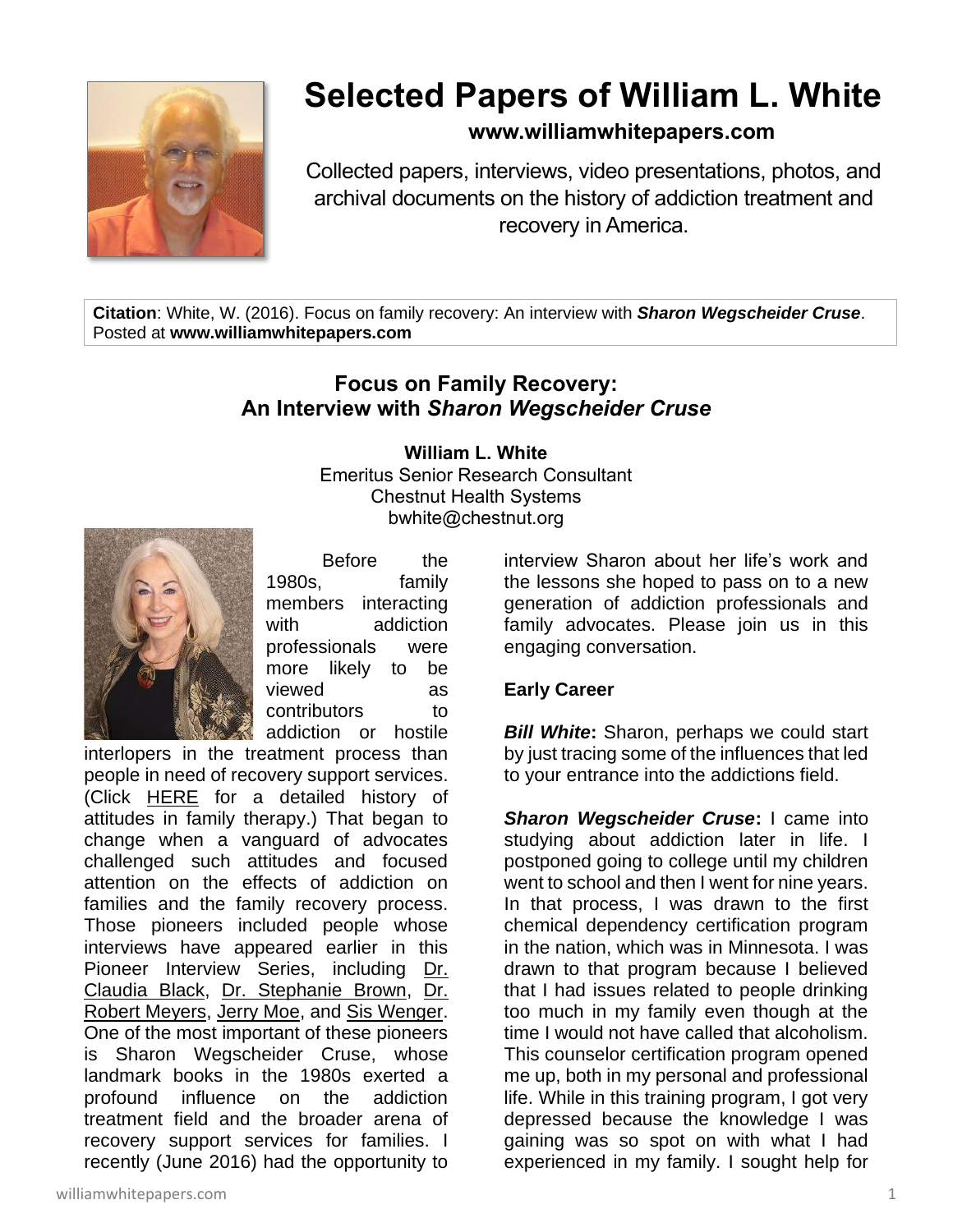the depression from psychologists, psychiatrists, counselors, and clergy. I was told the same story across the board: "You've got to grow up and forget about that."

I knew my parents were different from the other people in the family. They were wonderful, loving people but I knew they were different and the only thing I could figure out as a young child and even as an older woman was that they drank a lot and smoked cigarettes. Then someone told me there was a treatment center in North Dakota that would help people with alcohol problems, and I thought that perhaps they could help my depression. So, I entered a 28-day alcoholism treatment program. I was not alcoholic; I didn't drink, but I thought, "Maybe they know something that could help me." That experience opened my eyes to what happens to, not only addicts and alcoholics, but what happens to their families. When I came out of that program in the early 1970s, I said to myself, "I will not stop until there's some place for family members to go. They are the forgotten people."

*Bill White***:** How would you describe the state of the field's response to families at that point?

*Sharon Wegscheider Cruse***:** There was a feeling of hostility and underneath a feeling of fear. When I was looking for help and seeing all these helping professionals, I tried to go to Al-Anon in Minneapolis, Minnesota, but I was told I couldn't attend because I wasn't married to an alcoholic. So, I was not accepted there. In college, I had read a couple of papers by a woman who was not yet published. She talked about families in general, not alcoholic families, in a way that mirrored my experience. It was the most powerful thing I had ever read, and on the bottom was the name Virginia Satir. I tried to find her without success. You have to know this is before internet or cell phones and before she had published her book, *People-Making*. I tried to find her every way I could,

but there was no way to find her. And then one night, I had a flat tire and I went up to a house, which one would never do today probably. I went up to a house and the people inside invited me in to use their phone. They said, "You may use our phone. It's over there. We're getting ready to go to Canada to meet Virginia Satir." I thought I had died and gone to heaven. I began pursuing how to get into the Canadian workshop. I pestered them by phone for almost a month until they said, "If you don't tell anyone, you can come, and you can come free of charge. We don't even want you on our roster. Just don't call our office anymore." And that's how I met Virginia Satir in 1972.

*Bill White:* What were some of the early career positions you held in the field?

*Sharon Wegscheider Cruse***:** When I graduated from my certification program in addiction, Tom Zawadski and I were given a state car to travel the state of Minnesota to attend AA and Al-Anon meetings to engender their support for the expansion of formal treatment programs in their area. We traveled the state for a whole summer, attending Twelve-Step meetings and assuring people that treatment centers were on their side. There were no places for families to go at that time; there were barely places for addicts to go. I took on the task of creating something for families, and I also wanted to do something for children of alcoholics.

I had worked in a church setting for a long time doing retreats. I knew how to bring people together. I knew how to create a community, and I knew how to bring the best out in people. So what I did was put together the first children of alcoholics support group. I found someone to donate a church where we could meet. The groups grew and grew. I learned how to speak in schools and other places. By then, I was getting to be known in the AA and Al-Anon communities so they contacted me when they wanted help for their children. I think we had almost 300 kids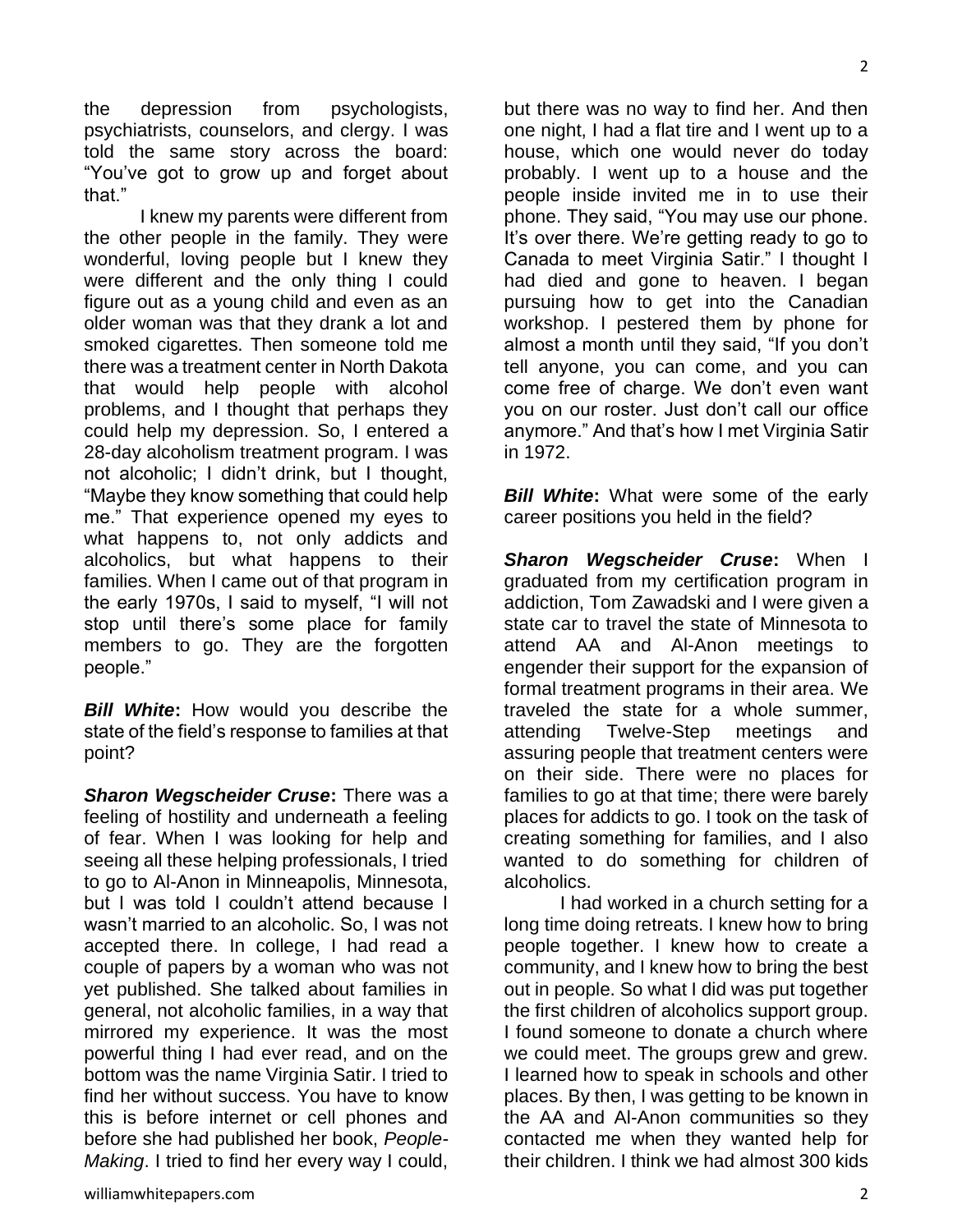in treatment in '73. We called it the Friendship Club.

I didn't want to identify them as children of alcoholics back then because of the stigma at that time. As soon as people saw what was happening with young kids, there were a couple newspaper articles about what was happening about this strange center for children. Other people started wanting to know if I could I do something for their older kids. So by 1974, I just had countless young children's group and adult children groups.

I was keeping track of what I was seeing in these children and things were falling into patterns. I had studied family therapy. I'd studied addiction. I knew that in my mind this was a family illness and that everyone played a role, including the addict. And then there became that debate between "Is it a primary disease that causes family illness or is it a family illness that causes people to become addicts?" Well, I was trained, and still believe to this day that addiction is a primary illness. Addicts don't cause family illnesses and family illnesses don't cause addicts. Addiction is a primary disease. Taking that stand cost me a lot in the family therapy field. They did not want to hear that, including my dear, dear mentor, who I could never have had a career without, Virginia Satir. She did not want to believe it was a primary disease, but she taught me almost everything I knew about family systems so she remained an important force in my life, and I think I became that for her. Before she died at a young age, Joe [Cruse] and I were able to take her to the Betty Ford Center. We introduced her to Betty Ford, and she sat in workshops at the Annenberg Center, after which she said to me, "I think you have a point."

*Bill White***:** I remember this being a time in family therapy when the family was viewed as the causative agent of addiction and that there was talk of curing addiction through family therapy.

*Sharon Wegscheider Cruse***:** Yes, and that was the stand of the family therapy field. Virginia [Satir] used to tell me, "Sharon, you give me any alcoholic family that's out there and I'll take them into the woods and camp with them for a week and they'll come back and all addictions will be cured." She really believed that it was a family issue.

*Bill White***:** The early experiences that you're mentioning led to your involvement with the Johnson Institute. Could you describe how your role at the Johnson Institute evolved over time?

*Sharon Wegscheider Cruse***:** I sure can. For a time, I was very involved with the Johnson Institute and really believed in the intervention model. Now, how did I get there? I had a four-month internship in the college I went to and I chose the Johnson Institute as the place I wanted to do my internship and was accepted there. I learned all about intervention but I also learned a lot about family systems, not quite the way I viewed family systems later, but they were the only game in town doing interventions and involving the family as part of the treatment team. I did my internship there and then I left and formed the Family Factory to expand my children of alcoholics groups. Later on, I formed the The House, which added services for adult men and women.

The Minneapolis Star and Tribune did a major story on The House in their Variety section of the paper. When that happened, there were a couple of people at the Johnson Institute who really wanted to make family therapy a bigger part of the Institute. Vern Johnson, God bless his soul, did not want that. He thought it would be too threatening to the alcoholic and that services to the alcoholic should be the primary focus of Johnson Institute. So two people from the Board of the Directors came to me and said, "We want to bring you to the Johnson Institute to develop a family focus--a family school, a family program, a whole family emphasis. However, you will not come in favored by the President, Vern Johnson. So,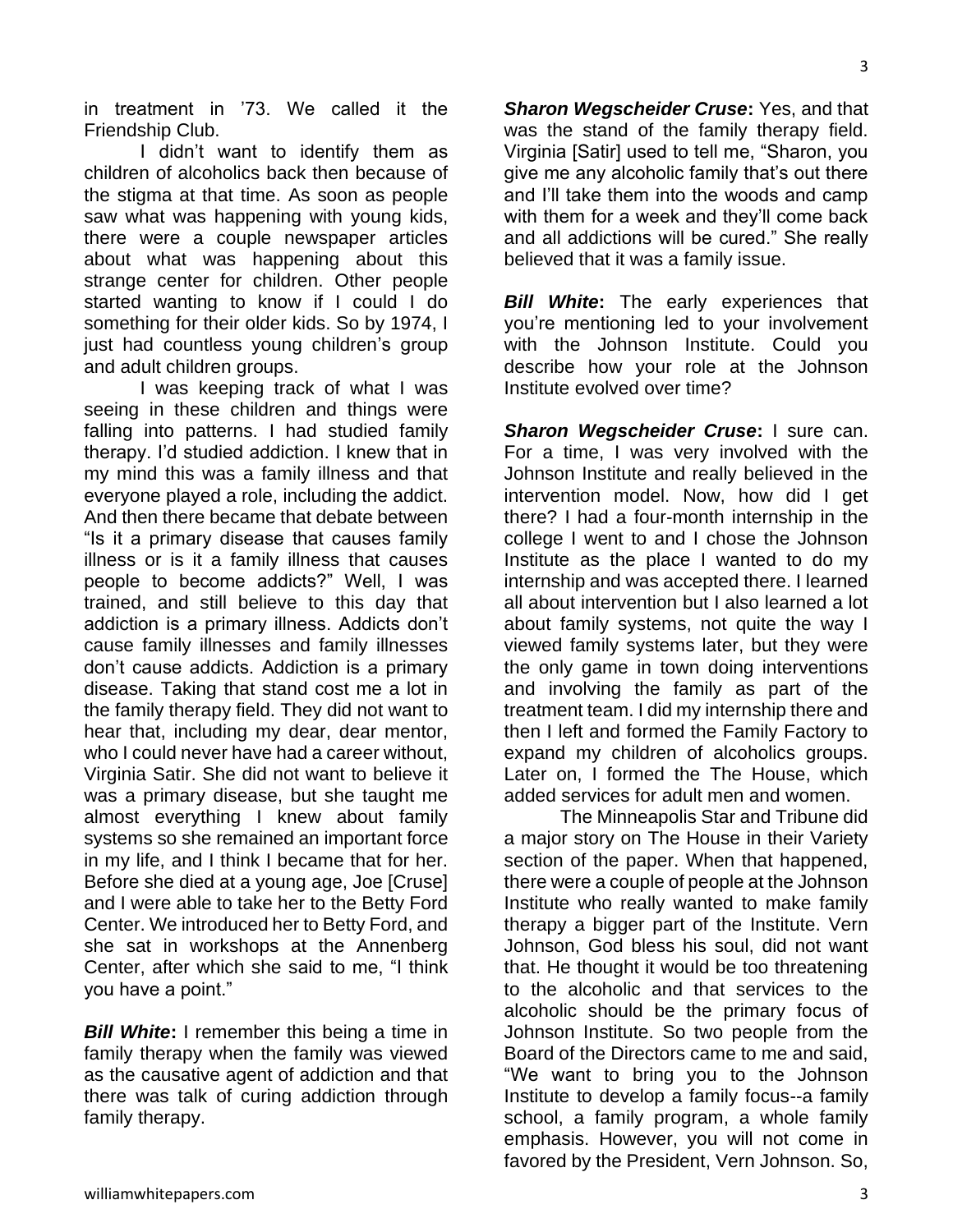we're asking you to take on a dual role. One, we're asking you to be a voting member of the management team, which means Vern Johnson's a voting member, you're a voting member, and we want you to head up this department and you can bring the first clinical background to the Institute we've ever had."

The way it worked out was that I did go in as an Executive of Johnson Institute with a full vote, and I brought half of The House with me—a team that instantly became the first family care program of the Johnson Institute. The other half went on and continued at The House. It was a tough go for me all the while that I was there because Vern Johnson did have a different picture and a different view. I never say one negative thing about that because I think he goes down in history as the father of family intervention, but it was a tough row to hoe there as long as I stayed. One of the things that incited some of the people even more was a request for Johnson Institute to serve as consultants to the Air Force in Europe, but they would only sign the contract if I was part of the contract. They didn't want just interventions; they want interventions and family therapy. As my role there grew larger and the larger my role got, tension increased among the Board and the staff. So, one day, I heard myself in a school talking about people needing to make changes in their lives and I just simply quit. I believed the Johnson Institute could re-group and someone had offered me the possibility of a new start. I left the Johnson Institute and formed Onsite--a family focused treatment program.

#### **Seminal Work**

*Bill White***:** Let me take you to the early and mid-1980s, which was an extremely prolific period of your career, including such books as *Another Chance*, *Codependency*, *Family Trap*, and *Choice-Making*, that exerted a tremendous impact on the addiction treatment field. Is there a story behind how

you came to develop all of that work in such a short period of time?

*Sharon Wegscheider Cruse***:** Well, it seems on the surface like an overnight explosion, but it was a long, long night given that I started this work in '71 and '72. I'd had ten years of being in the trenches and starting The House, starting the Family Factory, earning respect among the addiction field and among family therapists. When I took a stand, I took a stand in the direction of addiction therapy rather than family therapy. I mean, I'm a good family therapist. I created Onsite, which is familyfocused, but I stand behind my belief that addiction needs to be addressed as a primary disorder. By the early 1980s, I had ten years of experience and I had the support of a lot of people. Minnesota had earlier passed what was called the Governors' Bill to help start programs in the area of addiction so Minnesota early on became known for its network of alcoholism treatment programs. Then there was the big Freedom Fest rally in 1976 that brought together 26,000 recovering alcoholics and their families at the Minneapolis baseball stadium. So the setting was perfect for starting Onsite.

Onsite was incorporated in 1977 and service began in 1978. It came to fruition because of all the work that had been done before. I started documenting key ideas and approaches we were using. My first book, *Another Chance*, *Hope and Health for Alcoholic Families*, was released in 1976 by Virginia Satir's publisher, was made into a movie in 1989, and subsequently sold more than 250,000 copies. I had travelled on the road with Virginia for almost five years and he became my friend through that process. He said, "You write the book and I'll see to it that it gets published." *Another Chance* was published in '81, but I'd started that book ten years before when I started this work because nothing was documented. I saw in all that work with children of alcoholics the four roles I eventually described in 1976 in my book *The Family Trap*. There were three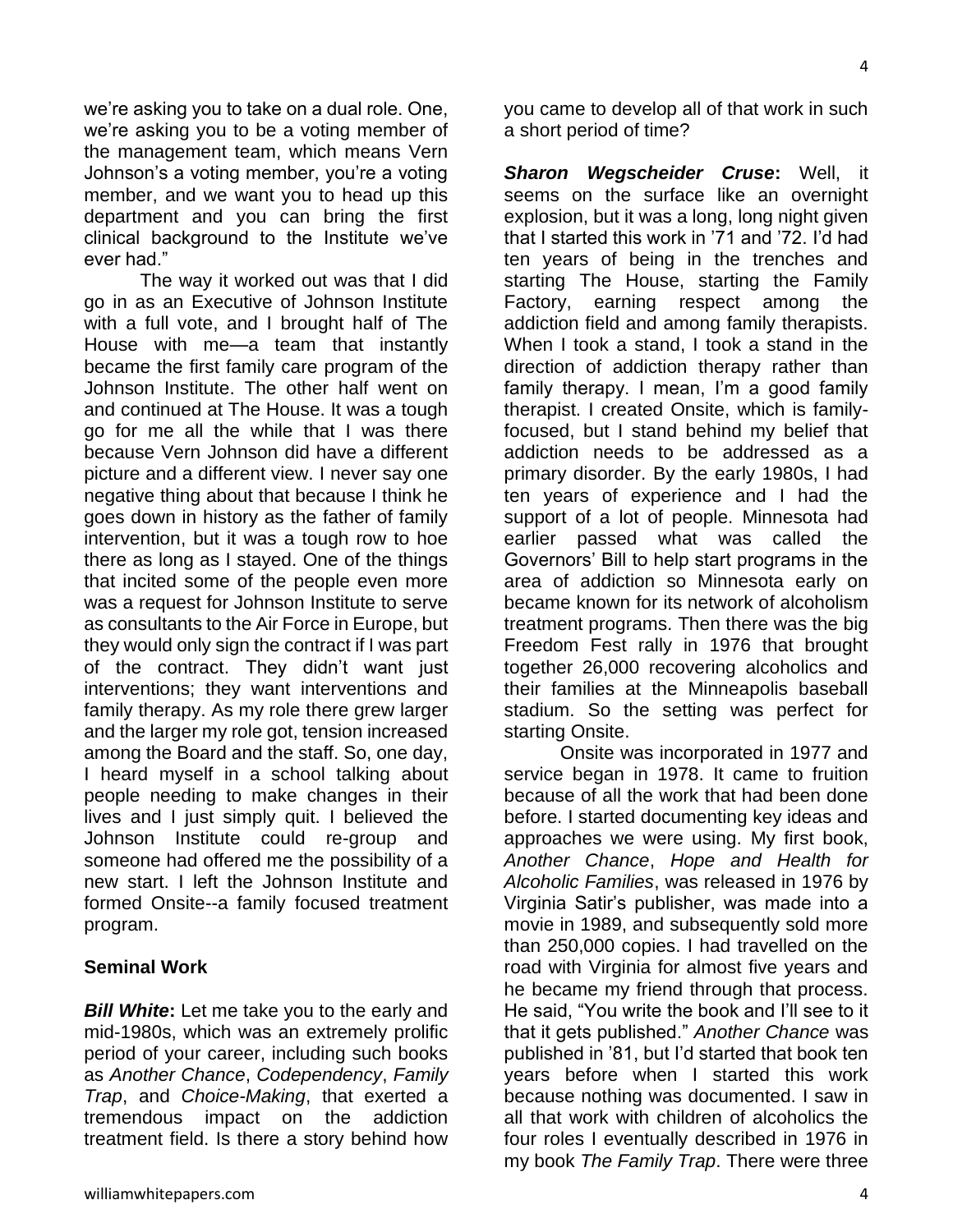in the beginning: Hero, Scapegoat, and Mascot. And the reason there was only three roles is because we forgot about the other kids—those who filled the Lost Child role. Those four roles have now gone around the world. It doesn't matter what culture I'm in, it doesn't matter what language people are speaking, they speak the four roles.

Out of that came in bits and pieces my own story, which was shared in the book *Choice-Making. Choice-Making* and *Learning to Love Yourself* were part of my recovery. Meeting Joe Cruse and having such a relationship was the basis of *Coupleship*, which was published in 1988. Then we began to understand codependency. Whenever there was a concept that I thought really, really worked, I tested it at Onsite. I was beginning to see that people who went to my programs got well and some of them got better than they'd ever been in their life. I have life-long relationships with people that I've had for 40 years. I have witnessed growth across three generations now and they're not dealing with addiction anymore. They're not dealing with codependency. They talk about evidence-based treatment; I have treatment-based evidence. Back in those days, people didn't document like they do now. I can write an article right now and if I use the internet and what I know, I can have endless references. There were no references back then.

#### **NACoA**

*Bill White***:** You played an important role in the founding of the National Association of Children of Alcoholics (NACoA). What memories do you have of this milestone?

*Sharon Wegscheider Cruse***:** Oh my goodness! I have lots, and Joe Cruse has even more that he recently shared with Bob Ackerman. Three weeks ago, I was in Nashville and I had a marvelous experience with some of the founders of NACoA. That was a very pleasant experience for me. What do I remember? Well, I have to go to the beginning if I'm going to remember my

portion of it. Some people will have different beginnings because everybody came in at a different time. For my portion, I had heard about a woman in California who was worried about children of alcoholics and I'd always wanted to meet her, but never had. Her name was Claudia Black. Claudia and I both laugh about this today—we're good friends—but they always put Claudia and I on at the same time to speak at conferences. We'd fly in and do our workshop and leave and we never had an opportunity to meet.

Then Joe Cruse invited Claudia Black, Kathleen Brooks, who at that time was Cilla Brown, Stephanie Brown, and I to speak at the Annenberg Center in California for a Betty Ford Center conference. We didn't know what each other did. We first met as Joe was trying to teach us this very sophisticated podium. He turned around as we were getting ready to start this conference for several hundred doctors, and we were all crying. We had finally met likeminded people. It was fantastic. Joan Kroc attended that meeting and came up to the four of us afterwards and said, "People in the world need to hear what you guys know and I'm inviting you all to the Kroc Ranch. I will cover all your expenses to come to the Kroc Ranch and spend a weekend together." Well, obviously, we all jumped at that chance and so we went to the Kroc Ranch. Joan said, "All I ask for is that you give me at the end of that meeting a report about what you would say to the nation if you had a forum?" And so we gathered for that weekend and it was just an absolute golden time, but we didn't come up with anything. We got so involved with each other that we just didn't come up with anything for the report. Joan was very kind about it and said, "Well, I'll tell you what, I'm going to invite you back one more time and each of you get to bring one more like-minded person with you."

We all went home, chose our people, and came back for that second meeting. That group became the original founding board of the National Association of Children of Alcoholics, and I was fortunate enough to become the first Chairman of the NACoA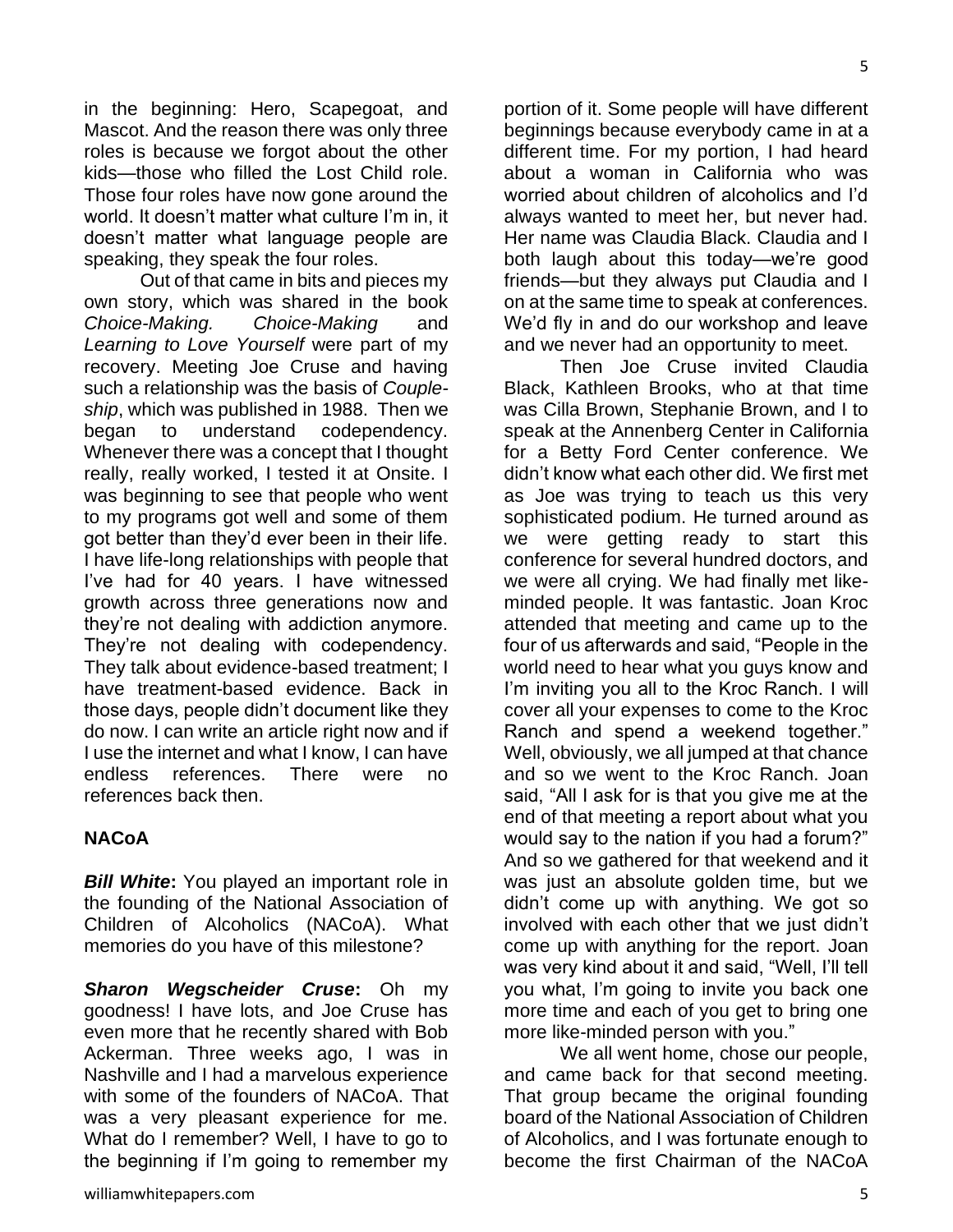referred to the partner, the enabler, the wife, the girlfriend, the parent of an addict, and it didn't go beyond that into the rest of the family system. There were a lot of people exploring this at that time. Janet Woititz had her adult child focus, J. L. Greenleaf had the para-alcoholic, and Melody Beattie came out with her book on codependency, which was an important contribution. The word, "co," I think, came out of being the partner too or the enabler of the alcoholic.

When Joe and I started working at Onsite, we began to see that we could identify actual symptoms of a particular kind of syndrome that everyone in the family carries. There were three symptoms and three complications of what we came to see as codependency. There was denial, repression, and obsession that resulted in social, spiritual, and physical complications. We found that we could describe and treat it and that people started getting well—really well. Based on that experience, we wrote a book called, *Understanding Codependency* that got a lot of attention. Before long, the concept took off. It was mentioned in a movie, it was on *Saturday Night Live*, it was mentioned on the *Johnny Carson Show*. Codependency became an entity.

I think the reason that it lost its momentum was that there were so many approaches to it. It lost its specificity and could no longer stand alone. I think codependency is a describable process that can be treated successfully, but this is different from the loose way the term came to be used. I attended a forty-person meeting a few years ago to come up with a definition of codependency and it was never defined because it was too broad. People jumped on the codependency wagon without being specific as to what it was. It became easy to both see it and dismiss it at the same time.

*Bill White***:** Was the work that you did around codependency serve as a jumping off point for your subsequent work on women, couples, healing after divorce, selfdevelopment, and grand-parenting?

we were all untreated children of alcoholics. So, we started out very dysfunctionally, in terms of our board meetings. We carried on and couldn't agree on things, but we loved each other. We knew we would have a lifelong bond and we have. We've kept that bond, and I think that we made significant changes in the world. Getting Sis Wenger in as our Executive Director was one of the most powerful things that could have ever happened to NACoA. She has dedicated her life to this organization. I had met Sis back when I had my Family Factory and The House. I couldn't afford to hire staff. I couldn't afford to go out and get counselors. So I trained and accepted any helping professional that had a mission and a big heart and understood addiction. Some of my group leaders were from the Junior League. Some of my group leaders were intern at schools. Some of them were clergy. Sis Wenger had a very respectful job in Detroit, Michigan, and I went and spoke to her. She represented the Junior League and when we thought of a Director for NACoA, I thought this woman can get it done. So, I invited her to become the first Executive Director of NACoA and she's handled it with charm and skill ever since. I think NACoA has made a difference in more lives than people will ever know. I'm so proud to have been a part of its beginning.

Board. We were really go-getter people, but

## **Codependency**

*Bill White***:** What started out as a familyfocused treatment movement morphed into a focus on codependency, which became something of a cultural phenomenon in the '80s. What are your perspectives on the codependency movement and the cultural backlash that it elicited?

*Sharon Wegscheider Cruse***:** I don't know for sure is my biggest answer to that. It came about as people began to understand the full dynamics of what was happening in the family. The early name for that was "paraalcoholic" or "co-alcoholic" and it first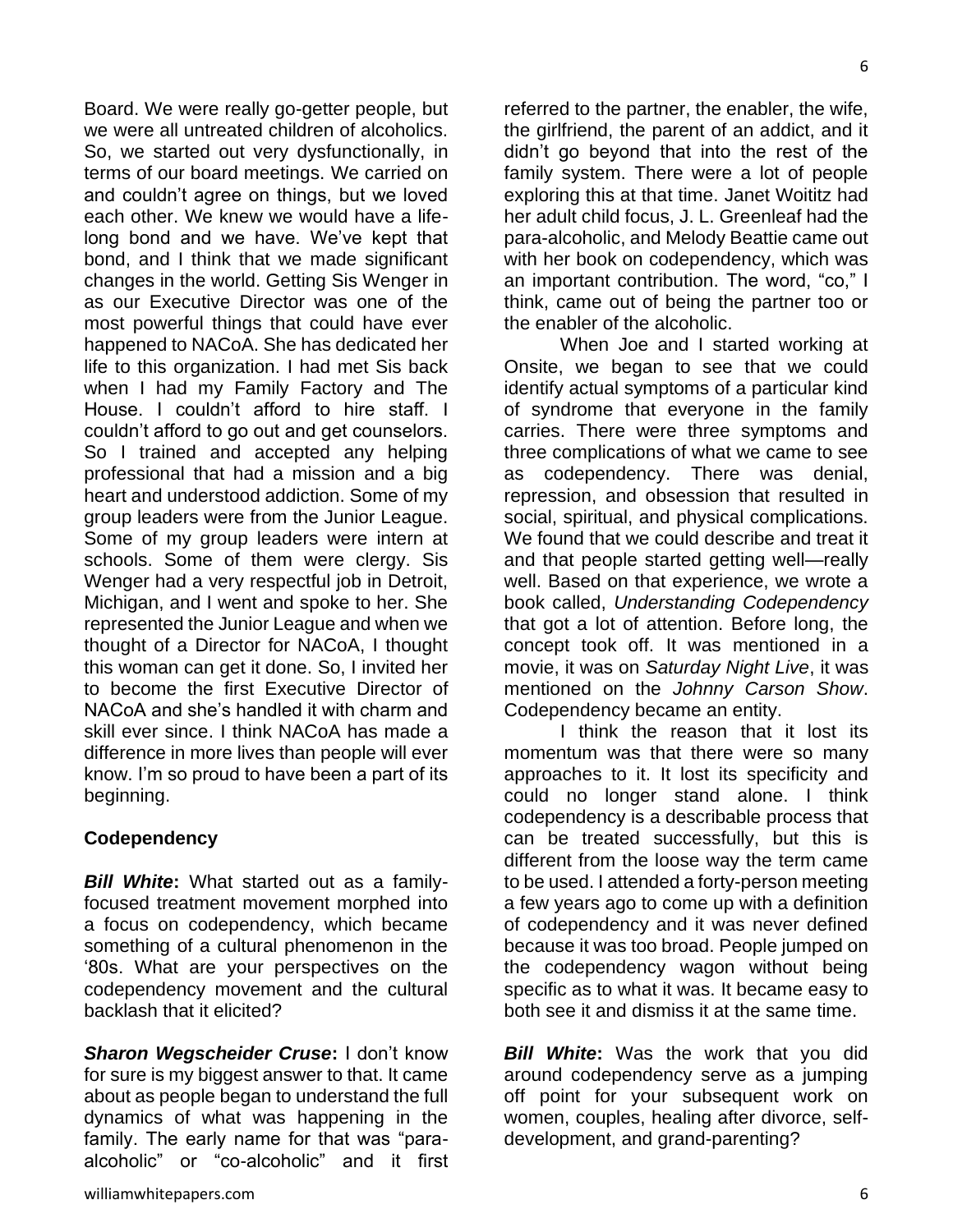*Sharon Wegscheider Cruse***:** I recall coming from three basic beliefs and all of my work branches off these three beliefs. First, I really do believe in family systems theory. Secondly, I believe in addiction as a primary illness, and third, for me, the Twelve-Step way of life and a Higher Power is the third leg of the stool I stand on. My own life, my own recovery, I see as an actual miracle. If I can do it, so can anyone, and that has led to my latest book, *Becoming a Sage.* I think everybody's got a story, and mine's just one.

## **The Story of Onsite**

*Bill White***:** Sharon, let me take you back to Onsite. We talked about the birth of Onsite but we haven't talked much about how it's evolved over time. Could you talk about some of the various programs at Onsite and how they've changed over the years?

*Sharon Wegscheider Cruse***:** Well, it's interesting. I spent a day at Onsite ten days ago, and it was such a marvelous experience for me. I don't know if you know Miles Adcox, who is the current owner of Onsite, but many of the programs are exactly the same way they were when it started. A big part of the program was developed with the support and help of Joe. We codeveloped the Living Center Program (LCP), which is the heart of Onsite and its primary treatment program. Many of the programs have stayed the same since the early '80s. Virginia Satir, through teaching me the basic "reconstruction" process, had a huge influence on the programs. From 1977 to 1982, most of the programs were my version of the newly developed reconstructions adding the impact of addiction and codependency, and then, when Joe joined me at Onsite in '82 or '83, he added programs that are still there. Together, we wrote the Couple-ship program. Miles has added some marvelous programs, including one called Milestone that is relatively new. But the core program is still the LCP program. I think there have been 46,000 people through the program. I think that is

absolutely remarkable, and it includes all the people treated or trained in that program. Those thousands of people treated at Onsite used to come in groups of ten. So, going back there is like a spiritual homecoming for me. It's absolutely wonderful.

## **Mentoring**

*Bill White***:** You have played such an important role as a teacher, trainer, and mentor for so many years, are there are any lessons you've learned in these roles that you could pass on to other people who are just now beginning to mentor the next generation coming forward?

*Sharon Wegscheider Cruse***:** Yes, there are lessons. Honor your past, take the best from it, learn from it, and look toward the future, but live in the present. That's true for professionals, but it's also true for all people. We all stand on the shoulders of somebody. I certainly stood on a lot of shoulders. We have to, in the present, still continue every single day to live one day at a time and make ourselves the best person we can for that day because people are watching and people are listening. I think it's the gift we give our families and I think it's the gift we give professionally.

Another lesson is to know when to quit. Know when your life is taking you in a new direction. Know what enough means in your life. Know when you have had enough education. Know when have had you had enough seeking. Know when you have enough money to live and be responsible. Know when you have enough satisfaction in your life in one direction and need another direction. Be willing to change, but know when to quit. I retired 20 years ago, but I kept writing, and I switched into mentoring women.

I'm alive, awake, and aware every day with what I want to share with women, listen to from women, and so forth. But I needed to retire because I was prolific in the '80s and I worked really hard, in the '70s, '80s, '90s, and early 2000s. I needed to take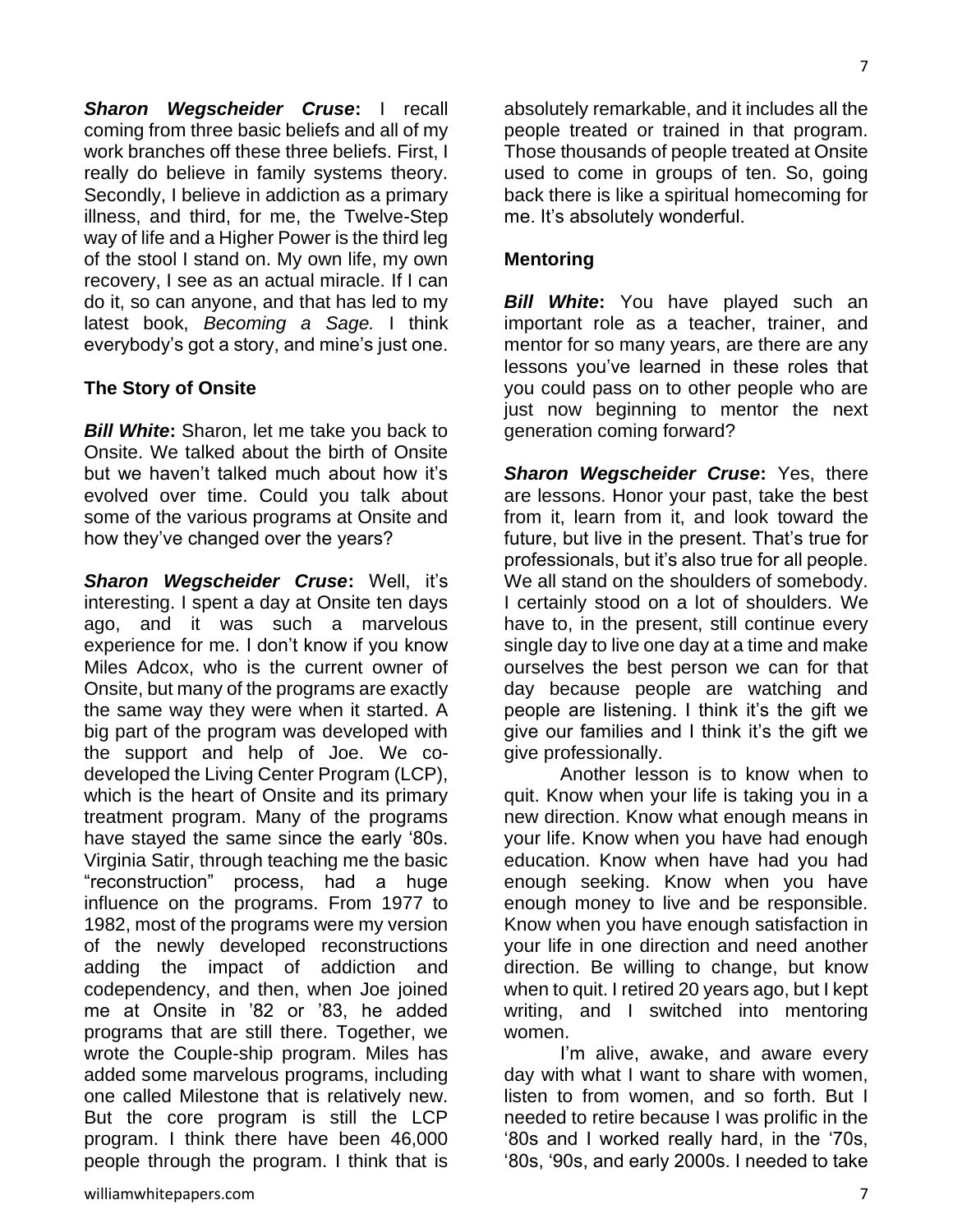time to be with my family. My family's always been a big focus for me. If it had not been for wanting my children to have experiences that I had had, I probably never would have helped found NACoA. And then when my first grandchild was born, it changed my life. I wanted the time to do the things I'd done professionally but not with my family. And I've had that time now. A major lesson learned is to not forget your family and friends. Know when it's enough. Give it all your best and make those shoulders that people stand on strong. Don't succumb and

choose to succumb to workaholism, to any one focus that feeds your ego. Don't do that—get out and live your life.

#### **Working with the Media**

*Bill White***:** You've had extensive contact with the national media. Do you have any insights or suggestions for people about working with media?

*Sharon Wegscheider Cruse***:** I have one insight that's not a big one but it was important to me and my family. When I wrote my latest book, I chose not to write about my family, even though they're such a big part of my life. They want me as parent, not as a star. They just want me to be their parent. I cast a shadow sometimes when I go somewhere. When they were younger, people would come up to them and say, "Oh, aren't you proud of your mother? Your mother's doing this, or your mother was in the newspaper last week." That casts a shadow and I've learned not to bring your children up in a shadow. My children aren't in my shadow. They've all grown into beautiful individuals with interests of their own and families of their own and that took a concentrated effort. I think one of the biggest joys for me recently is that two of my children, one couldn't make it because she's so far away, came to my keynotes at a national conference and sat in the second row. And you know what? Those are the two people along with Joe I really noticed in that audience. So, help them walk their path, but

8

keep your personal path to yourself. And I've done that. They've given me the space to have an incredible career and they've supported me all the way through. And some of my grandchildren, to be honest, don't even know I have another life. They just know me as Grandma. The media can entice with its sensationalism and be very egofilling, just as it can be very controlling. So my advice is to keep your life to yourself and give the people that you care about space away from that world.

## **International Work**

*Bill White***:** Are there insights you developed about families that you drew from your international work as you stepped outside of our culture and began to look at families around the world?

*Sharon Wegscheider Cruse***:** I did and some of those might jump out at me. Hawaii and the Polynesian areas are very big on family and they have this tradition of talk story. I noticed that in native countries or people with tribal ancestry, they come to some of this healing naturally, but the more they become like us, they begin to have more issues within their families. Traditionally, they do talk story, and I've gone to Hawaii to do talk stories with families. There's a natural family union that could and should be recognized and built upon. They would have my family roles hanging up in their houses. They didn't follow a book or anything but they know those roles and they would get together and have talk stories two and three nights a week.

In my international travel, I also noticed that I met with lots of mothers and children. One thing I learned is that mothers love their children--everywhere I went, no matter what language it was. There is something special about giving birth; I think fathers love their children too, but in a different way. But there is an instinct in the way birthing mothers love their children. I think adoptive mothers also love their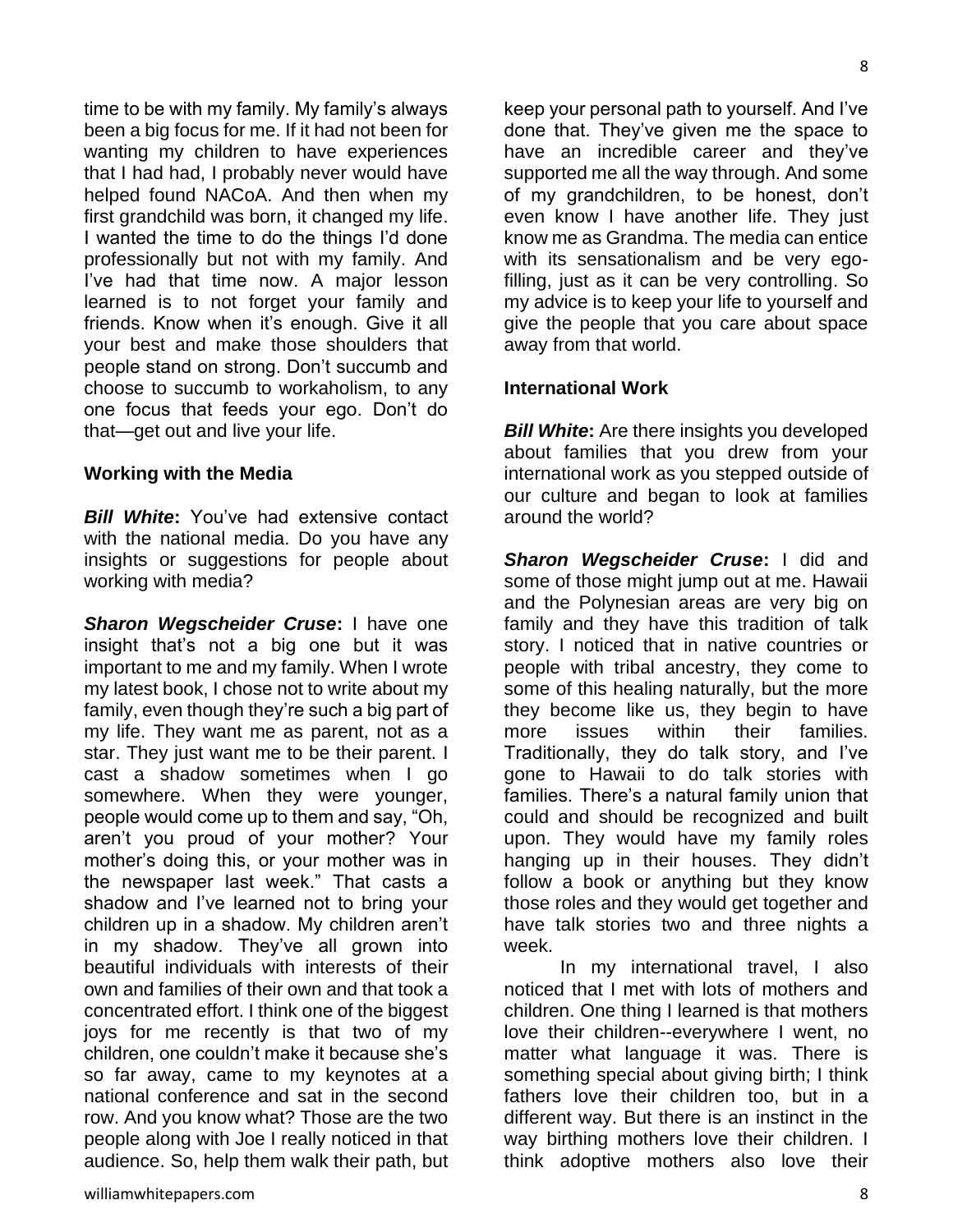children. There is an instinct of love that I think can be nurtured. If we stay away from diagnosing, people can heal themselves if they have the right setting and the right support. I'm into letting people heal within an understanding of their own system. Now, that brings me to Virginia Satir. I traveled a lot in Mexico with her and Virginia never spoke Spanish, but she could do a threehour workshop by the looks on people's faces. She would put them into postures. She had the style of working that taught me so much. I hope I've taught it to the addiction field at Onsite. But you can read people's body languages and how they connect. Virginia never spoke Spanish, but I saw her do masterful work in family therapy in Mexico.

*Bill White: That's remarkable.* 

*Sharon Wegscheider Cruse***:** It was absolutely remarkable. As the world shrinks, I hold out for hope for communities of many different types of people. The family system model is one of the reasons Onsite took off with a flourish and a flash. I knew a lot of powerful people in Minneapolis, and so they would ask me, first of all, "Can you work with my family?", and, of course, I would, and things would change and then they'd say, "Can you work with my company?" So Onsite actually, as it came together, became a corporate-based helping company because we would bring our programs to your corporation. I would go in and work with boards of directors like they were a family system and the board cleaned up and cleared up. That had a huge impact in the City of Minneapolis.

## *Becoming a Sage*

*Bill White***:** If there are central threads that permeate your work, I would have to say one would be the value of story-telling. In your latest book, *Becoming a Sage*, was your first effort to focus on your own story. Was the experience of writing this book different than all the other publications that you've done?

*Sharon Wegscheider Cruse***:** It was very different. When I was writing other books, I always had a content that I wanted to share- -concepts, teaching, and information. Sometimes, I had to coin new words to convey this information for the first time. I invented the word *choice-making*, and I invented the word *couple-ship* to put a framework around some things that are naturally a part of our lives but which need to be understood in a new way. But when it came to *Becoming a Sage*, the content was less important to me than the style. I wanted to write a book that wasn't necessarily about me, although that's what I used as a platform for the book. I wanted to write it in a way that people would read a short story and then think about their own life. I wanted to be a source of inspiration for everyone to believe that their story matters. Somehow when I started to write my experiences, it turned out to be a story, and I think that's true for everybody. I started out in the beginning wanting to leave a legacy for my family. *Becoming a Sage* shares some of my life experiences, but it turned into a larger story about how you can go through really rough times but still make it to the other side. What I came out of the book with was more acceptance, courage, and wisdom. I know a prayer like that. My story turned out to be that lived prayer. I thought if I can do that, then people can write their own stories through that prayer.

## **Career-to-Date Reflections**

*Bill White:* What are some of the rewards you've experienced working in the addictions field over these many years?

*Sharon Wegscheider Cruse***:** Oh, untold. There's so many. I think I have a sense of authenticity with myself. I'm pretty clear with myself and that has come only from going into the depths and using that to go forward to understand life's lessons and then using that to hear other people's life lessons and to